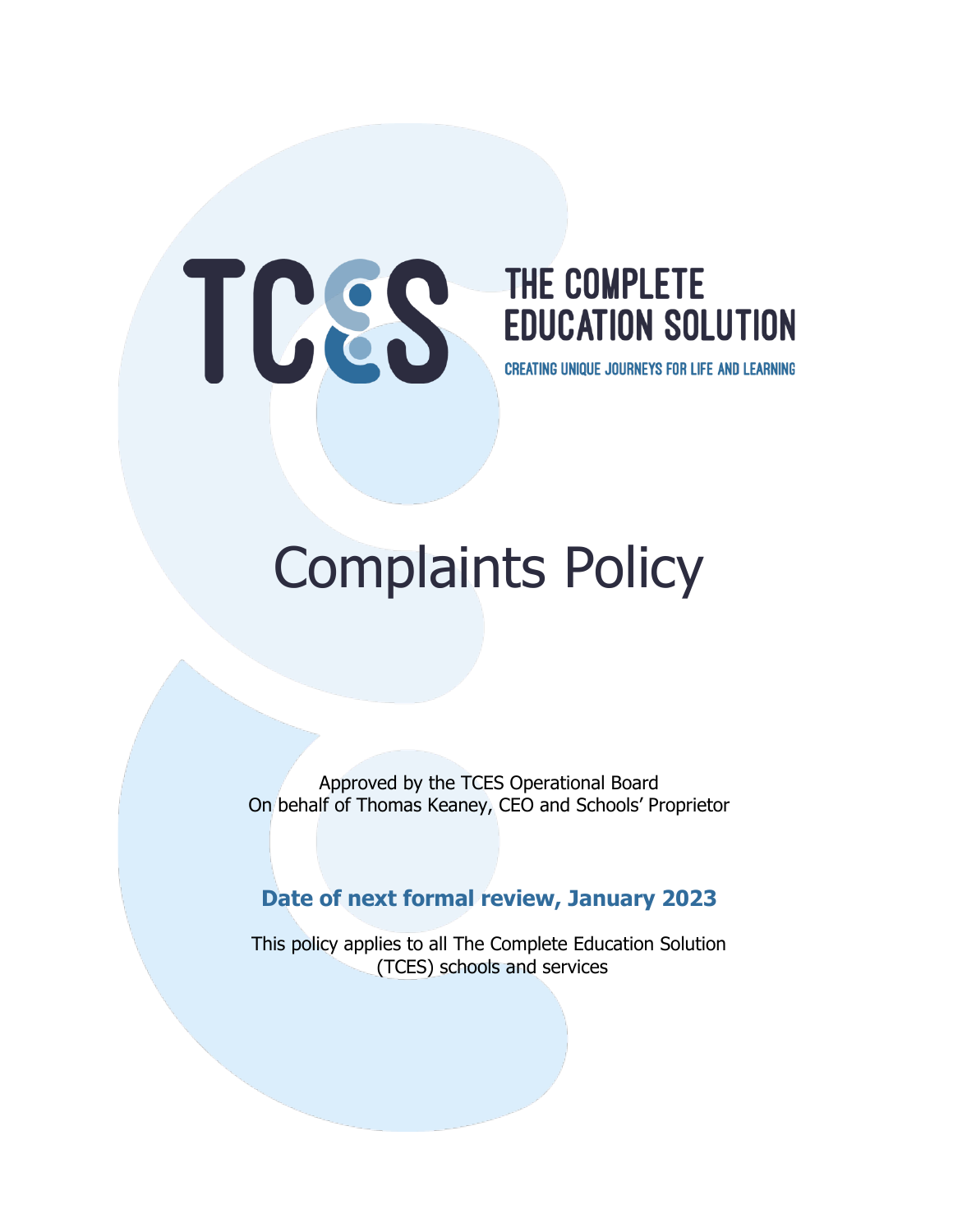#### Contents

| How do we identify which complaints are malicious and/or vexatious?  13 |    |
|-------------------------------------------------------------------------|----|
|                                                                         |    |
|                                                                         |    |
|                                                                         |    |
|                                                                         | 15 |
|                                                                         |    |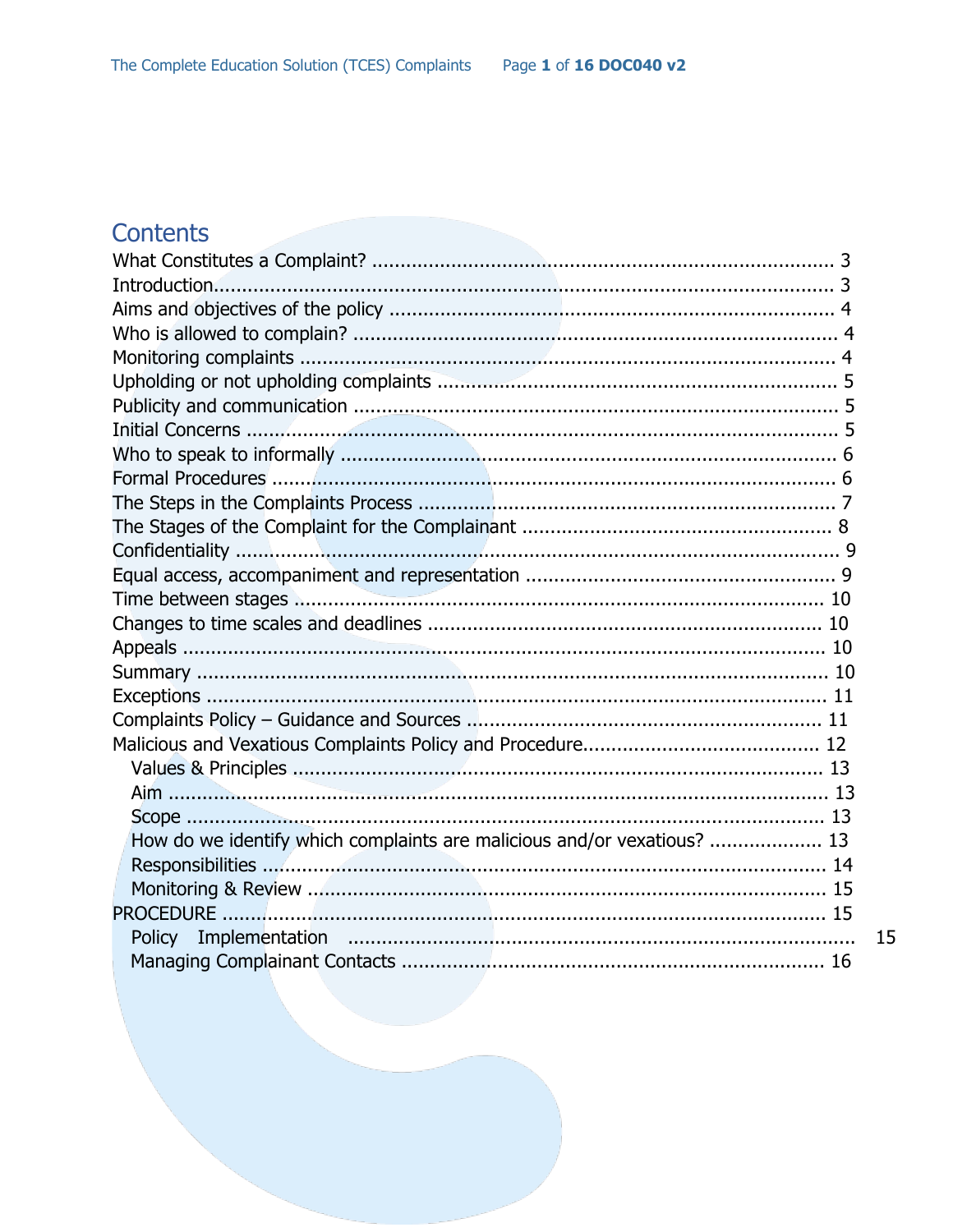'Take all complaints seriously. Don't let small concerns become big ones.' NAHT Handbook for School Leaders

#### **This Policy is for Parents/Carers, Pupils, Staff members and Stakeholders.**

#### What Constitutes a Complaint?

The Independent School Standards and the Department for Education do not distinguish between 'concerns' and 'complaints'. Any matter about which a parent of a pupil is unhappy and seeks action by the School is a complaint and is in the scope of this Policy whatever the School labels it as.

#### Introduction

In TCES Group we recognise that everyone occasionally makes mistakes. What is important, however, is that when mistakes are made there is a clear and fair approach to putting things right again. The company's stance on complaints is so vital to our ethos of openness, transparency and the importance of the voice of the pupil, parent/carers, stakeholders and staff that we have employed a dedicated company complaint lead to ensure that the process empowers people to use their voice when things go wrong.

The aim of this Complaints Policy is to ensure that every parent/carer, pupil and Stakeholder involved in TCES Group understands this policy and has access to a procedure that supports and enables them to raise concerns or complain about any aspect of the school or services.

Staff members who have concerns or complaints relating to their contract or employment or employee relationships, are expected to raise these through the school staff grievance policy and procedure. Any other concern or complaint should be raised through this complaints procedure.

#### **The TCES Group Complaints Policy will:**

- be easily **accessible** and **publicised;**
- be **simple** to understand and use;
- be **impartial;**
- be **non-adversarial;**
- allow **swift** handling with established **time-scales** for action and keep people informed of the progress;
- ensure a full and **fair** investigation by an independent person where necessary;
- respect people's desire for **confidentiality;**
- address all the points at issue and provide an **effective** response and **appropriate** redress, where necessary;
- provide **information** to the TCES Group so that services can be improved.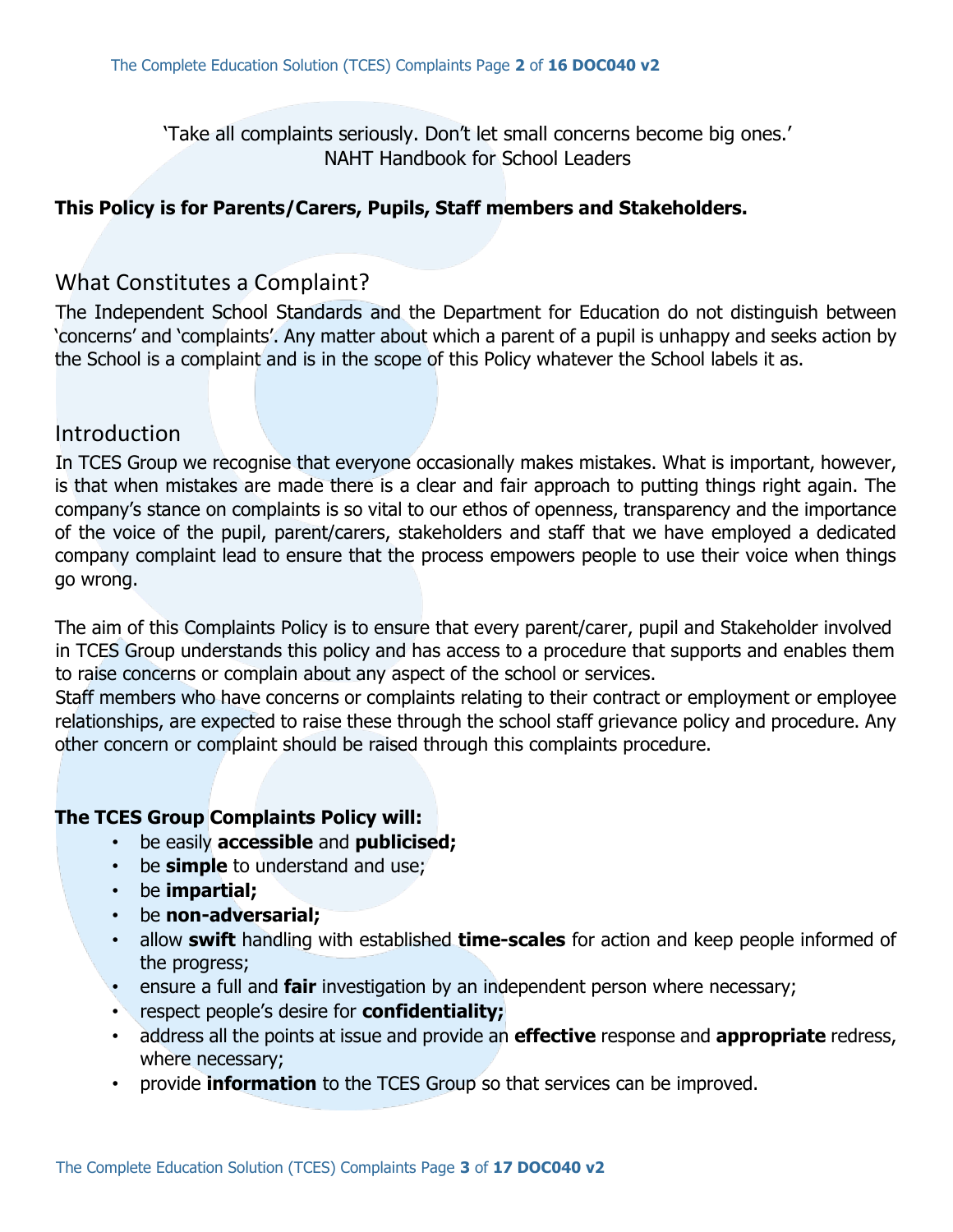#### Aims and objectives of the policy

This complaints policy aims to:

- Encourage the resolution of concerns by informal means wherever possible;
- Ensure that concerns and complaints are dealt with quickly, fully and fairly and within clearly defined time scales;
- Provide effective responses and appropriate redress;
- Maintain good working relationships between all people involved with the school.

#### Who is allowed to complain?

This policy may be used by anyone (except staff whose concern or complaint is about their contract of employment or employee relationships) that has a concern or complaint about any aspect of the school. This includes but is not limited to: stakeholders, pupils or the parents or carers of the school's pupils, but may include the County Council, partner agencies, neighbours of the school, or any other members of the local community.

#### Monitoring complaints

At all stages of the formal complaints procedure, the following information will be recorded:

- The name of the complainant;
- The date and time at which complaint was made;
- The details of the complaint
- The desired outcome of the complainant;
- How the complaint is investigated (including written records of interviews held);
- Results and conclusions of investigations;
- Any action taken;
- The complainant's response (satisfaction or further pursuit of complaint).

The **Head Teacher** will be the responsible person for maintaining a record of complaints and ensuring that all school pupils, parents/carers and staff, are aware of and comply with this policy, work closely with company complaints lead, provide leadership and vison in respect of equality and provided guidance and support to all staff. The only instance where the Head Teacher will NOT be responsible for logging complaints is if the complaint is made against the Head Teacher.

In this instance, the complaint will be dealt with by the Schools' Proprietor acting in liaison with the company complaints lead. The company complaints lead does not replace the very important ownership of the role of the Head Teacher; however, they do form a very important quality assurance part of the process on behalf of the Schools' Proprietor.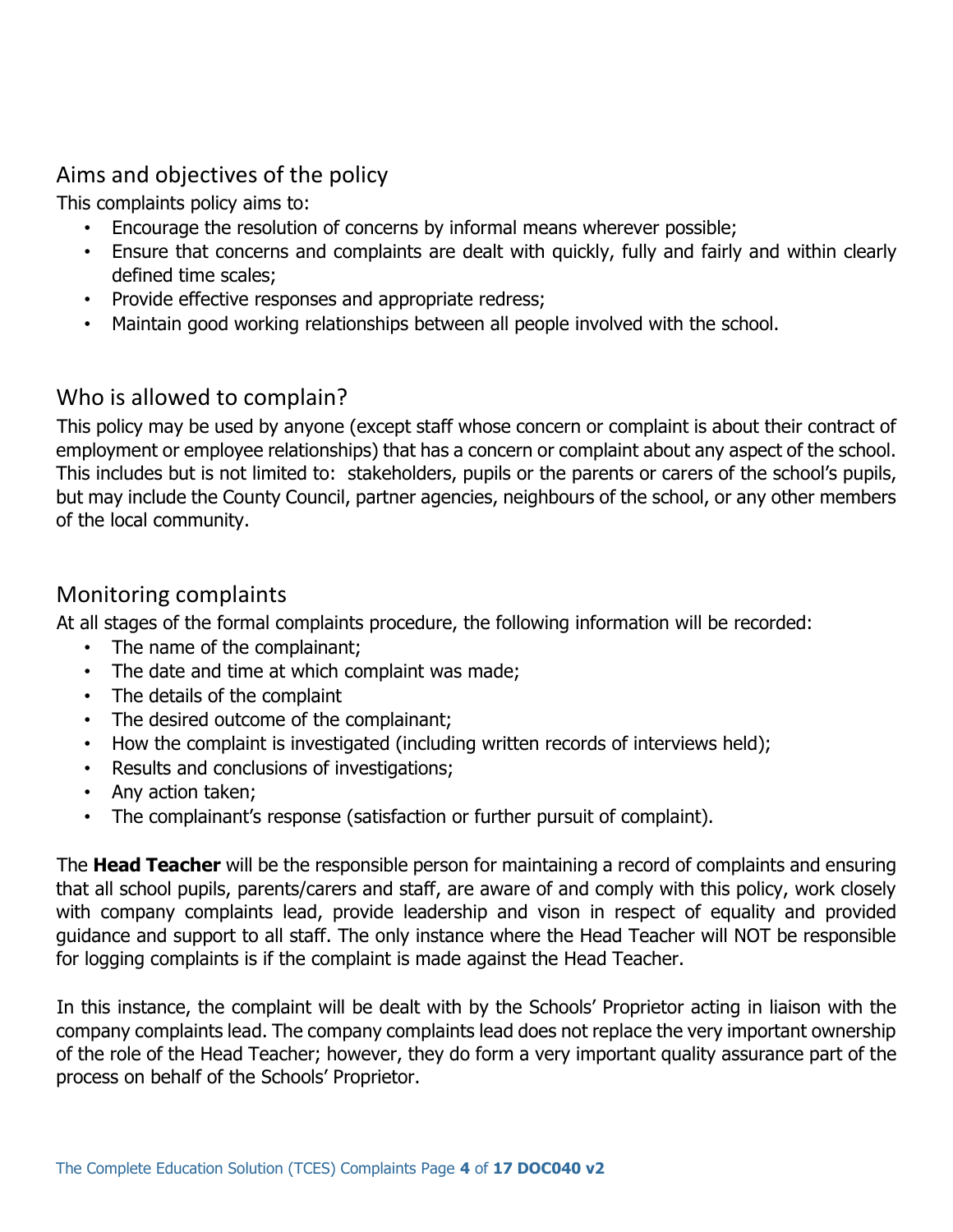#### Upholding or not upholding complaints

At each stage of the complaints procedure, the conclusion will be either:

- That the complaint is upheld (in part or in full) and, where appropriate, some form of action is taken. Or
- That the complaint is not upheld and reasons for this are clearly given.

#### Publicity and communication

It is a legal requirement to publicise our complaints procedures.

This policy will be included within the School's information in many ways:

- information will be given to new parents when their child joins the school
- information will be given to pupils at the school or home visit prior to admission home school bulletins and/or newsletters will remind parents/carers about the policy
- information will be published on the school's website.

All staff of TCES Group will be made aware of the complaints procedure and the various stages involved. At all stages of the complaints procedure, everybody involved will be clear about what is happening and what their responsibilities are.

Written records will be kept as evidence of procedures followed. In addition, the complainant will be told how to proceed to the next stage of the procedure when their complaint is not upheld.

#### Initial Concerns

At the outset of any concern being raised, the difference between a concern and a complaint will be identified. We believe that taking informal concerns seriously at the earliest stage will reduce the numbers that develop into complaints.

We understand that concerns are often caused by simple mistakes or misunderstandings, or thoughts and feelings that have not been aired or acknowledged and we anticipate that these and other issues can be quickly and informally resolved through improved communication and immediate response. At other times, or if a concern is not resolved to the complainant's satisfaction, it may be necessary to use the formal complaints procedure. It is important that this choice is always available.

We ask that staff where possible staff are able to resolve issues on the spot, including apologising where appropriate. In addition, it may be appropriate to offer one or more of the following: an explanation; an admission that the situation could have been handled differently or better; an assurance that the event of concern will not recur;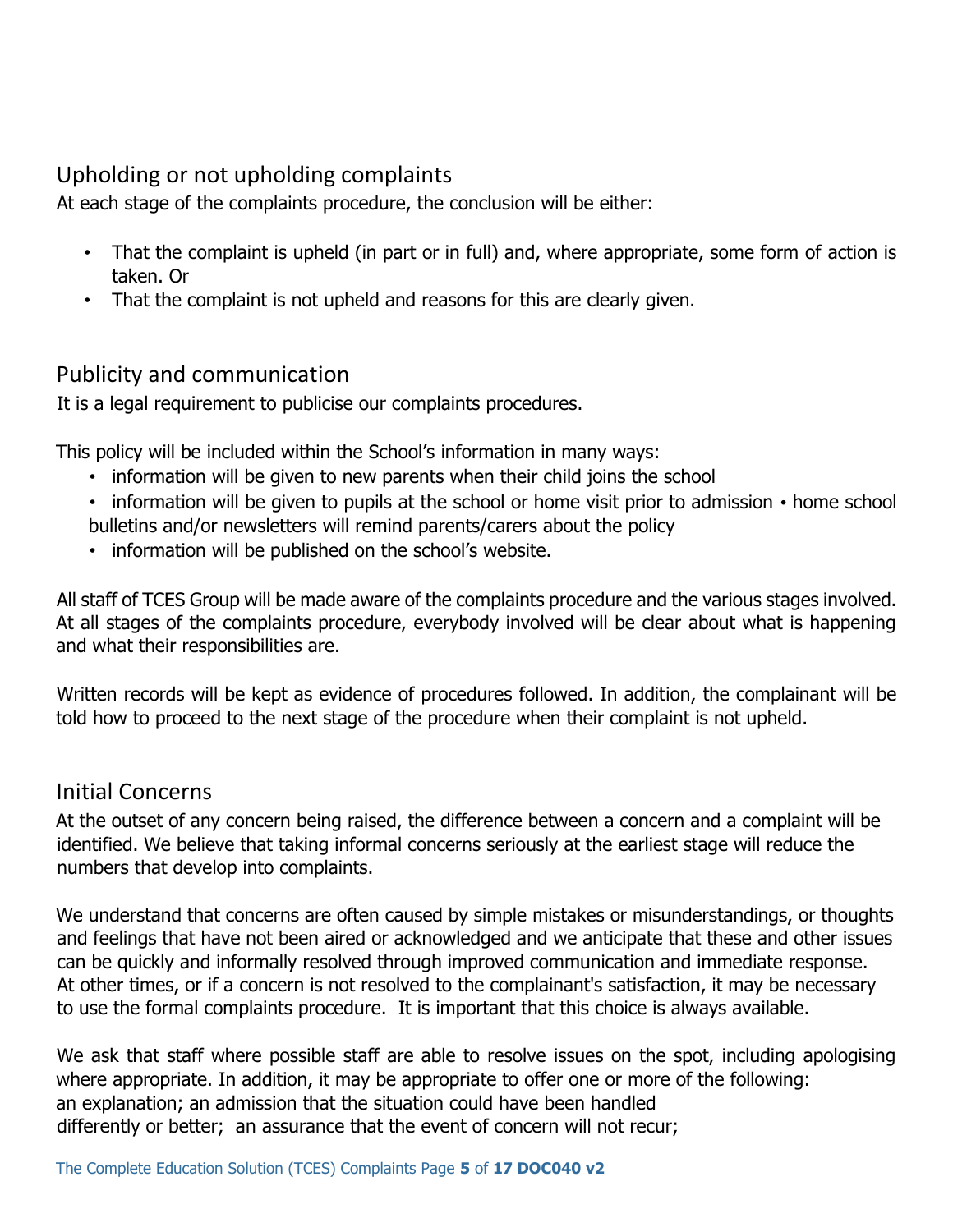an explanation of the steps that have been taken to ensure that it will not happen again.

#### Who to speak to informally

Individuals can raise concerns with a member of the school administrative staff, class teacher, senior leader or Head Teacher depending on their wishes and the type of issues they want to discuss.

#### **Monitoring**

A brief note of all such issues will be kept.

#### **Time scales**

There are no specific time scales for dealing with concerns at this stage. However, as at all stages, issues will be considered and dealt with as quickly and effectively as possible.

#### **Response**

The individual who raised the concern or complaint will be informed of any action to be taken to resolve the issue and if appropriate, in writing.

#### Formal Procedures

If a Stakeholder, pupil or parent/carer is dissatisfied at the outcome of discussing a concern, they can make a complaint. At TCES Group, we treat **ALL** complaints as formal, no matter how small. We will follow the same rigorous procedure for all complaints received, and we aim to resolve each one with a satisfactory resolution.

The **Head Teacher** is the School's nominated member of staff with responsibility for the operation and management of the school complaints procedure.

#### **The Head Teacher must ensure, when they investigate complaints, that they:**

- establish **what** has happened so far, and **who** has been involved;
- clarify the nature of the complaint and what remains unresolved;
- meet with the complainant or contact them (if unsure or further information is necessary)
- clarify what the complainant feels would put things right
- interview those involved in the matter and/or those complained of, allowing them to be accompanied if they wish
- conduct the interview with an open mind and be prepared to persist with questioning
- keep detailed notes of the interview.

Complainants will be encouraged to state what actions they feel might resolve the problem at any stage during the resolution of the complaint.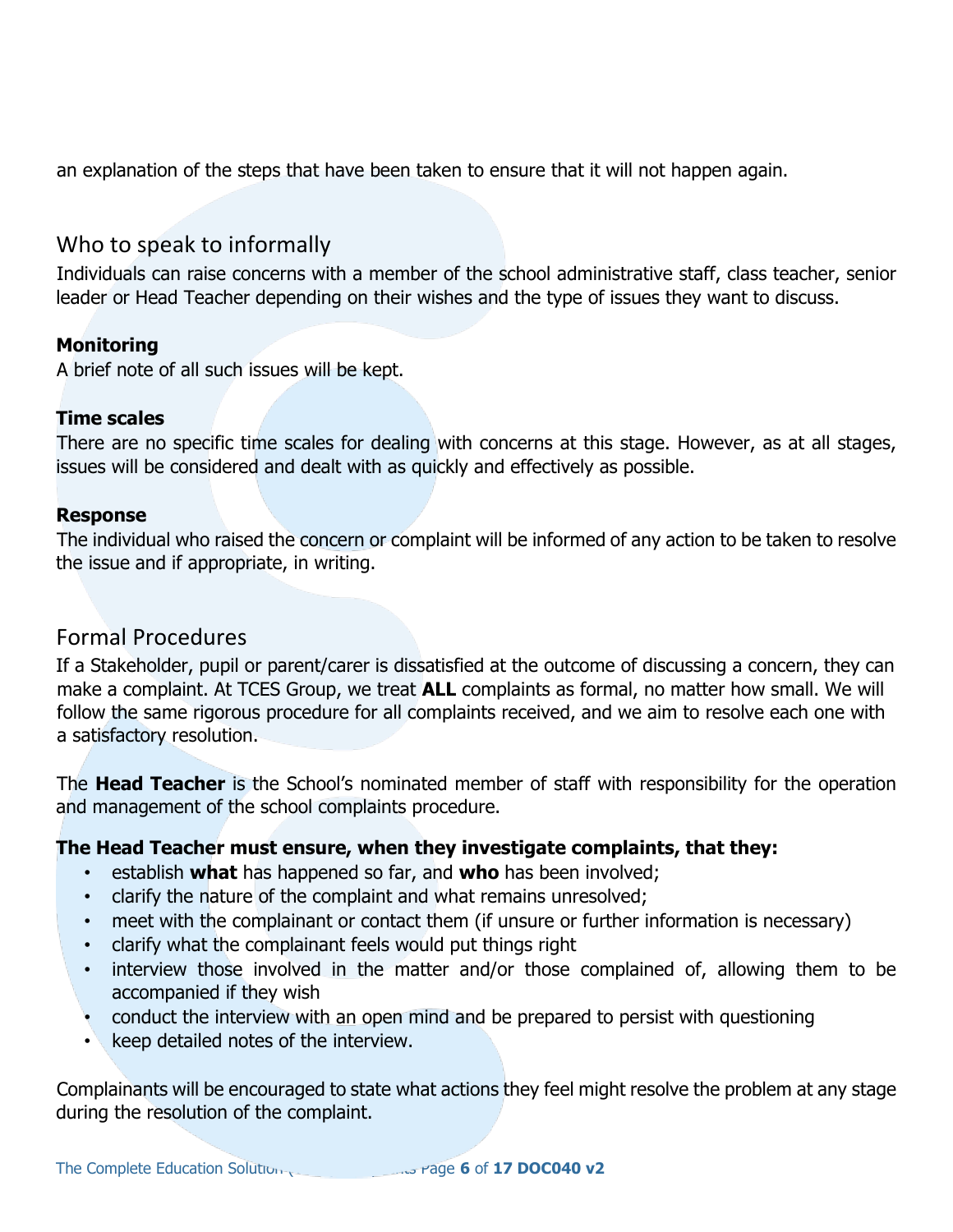This procedure will identify areas of agreement between the parties and clarify any misunderstandings that may have occurred to ensure a positive atmosphere in which to discuss any outstanding issues. Our first action will always be to ensure, from the outset, that everyone involved with TCES Group is given a copy of the Complaints Form and has the procedure fully explained to them.

We recognise that it is essential to be open to criticism or complaint from any source and that only by being open to criticism or complaints can we hope to improve our service and the attainment of the pupils we teach. Therefore, we welcome concerns and complaints.

#### The Steps in the Complaints Process **are outlined below in detail:**

- **1.** When a complaint is made it must always be recorded in the 'Complaints Folder', to show the date and time of the complaint being made; the name of the person making it; the nature of their complaint; any response required/given; and the name of the person(s) dealing with it and the complaint reference number based upon the date the complaint is received, the name of the person dealing with it, the name of the education site involved and the initials of the person making the complaint. **For example:** Complaint reference number - 300904/PR/site name/CI. Details of any complaint must always be carefully recorded, along with any supporting information such as to whom the complaint was made or evidence in support of the complaint. Administration staff must be informed that a complaint has been made, and a complaints checklist must be immediately opened. This must then be completed at every stage of the complaint process.
- **2.** Information about any complaint made must be passed immediately to the Head Teacher (or their deputy in their absence) for them to make an initial assessment and to monitor how complaints are being handled. This information should also be forwarded to the company complaints lead to be logged onto an historical complaints database for auditing purposes.
- **3.** A decision must also be made at this stage as to how and when to inform any third party who may be the subject of the complaint.
- **4.** The reference number and name of person dealing with the complaint must be given to the person making the complaint within **24 HOURS or 1 WORKING DAY** of the complaint being received.
- **5.** The matter should then be looked into and responded to, if not in full, within **5 WORKING DAYS**, providing written details of how the matter has been dealt with or the timescale during which it will be investigated and fully addressed.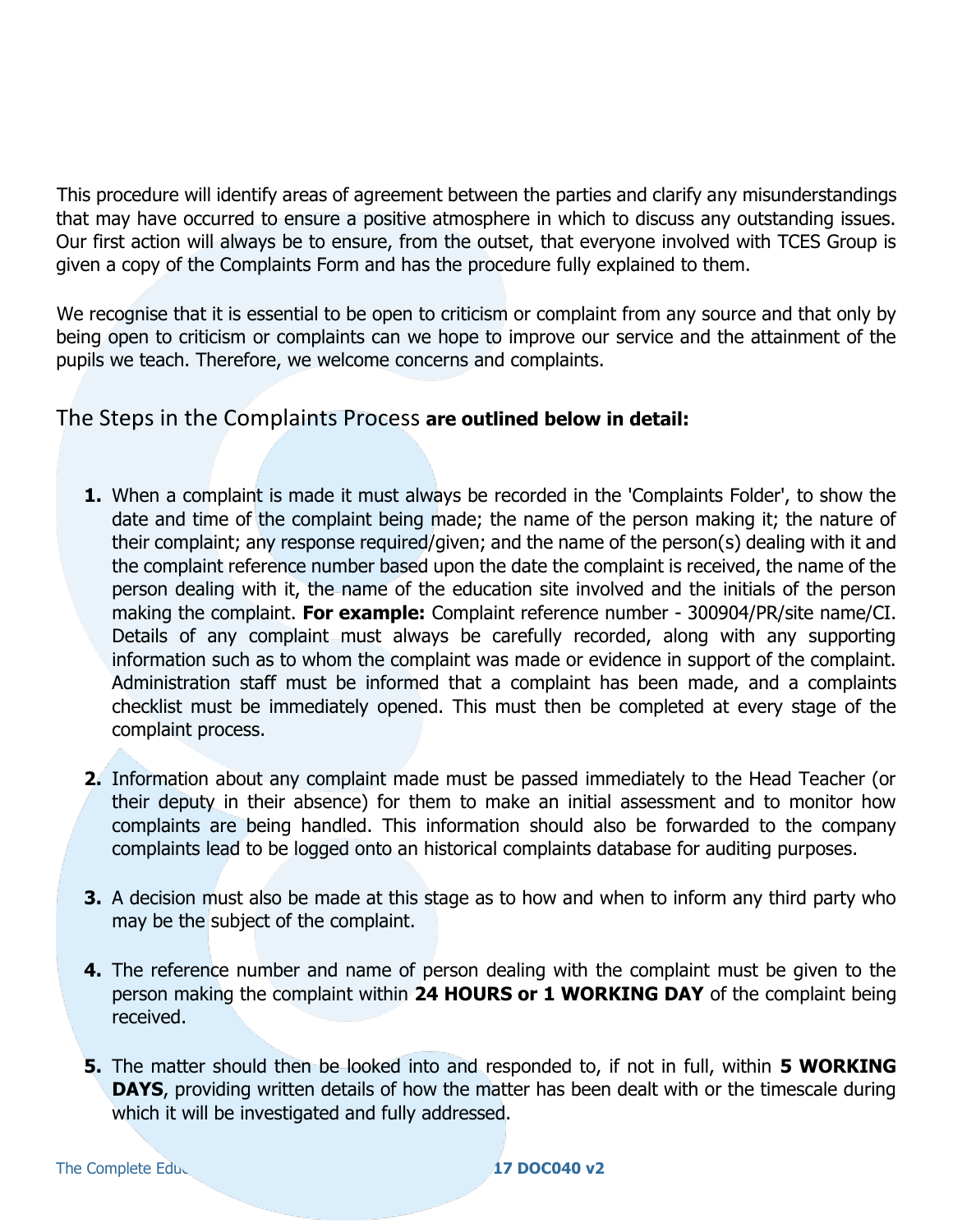- **6.** A written record will be kept throughout of all communication and actions planned or taken, so that the progress of any investigation can be monitored. The records will indicate whether the complaint was resolved satisfactorily at the preliminary stage or preceded to the next stage.
- **7.** Company complaints lead working on behalf of the Schools' Proprietor provides a high level of independence.
- **8.** If the response is not accepted by the complainant, the stages of the complaint process are followed below:

#### The Stages of the Complaint for the Complainant**:**

#### **Stage One:**

Within 24 hours' (1 working day) from receipt of your complaint, the complainant will be contacted and given a reference number. A full response will be provided to the complainant by the Head Teacher within five working days, if it is felt that the response may take longer due to the investigation, the complainant will be contacted and will receive a response within ten working days. The process of investigation and response should not exceed 10 working days (within term time) except in rare and exceptional circumstances, if there are rare and exceptional circumstances, we will extend the investigation process by a further 15 working days. It is essential throughout that the Complainant is kept fully informed of the progress of their complaint.

#### **Stage Two:**

Should the matter then remain unresolved to the Complainant's satisfaction, they have the right to appeal the outcome, within 20 working days or 4 weeks of the full response being received. The complaint will be reviewed and addressed by the Executive Head, who will address the complaint in full. The complainant will be informed of this stage with an acknowledgement letter within 24 hrs and a response provided in 5-10 working days.

#### **Stage Three:**

The complainant may still require further resolution and therefore at this stage the complaint will be reviewed by the Director of Integrated Services. The complainant will be informed of this stage with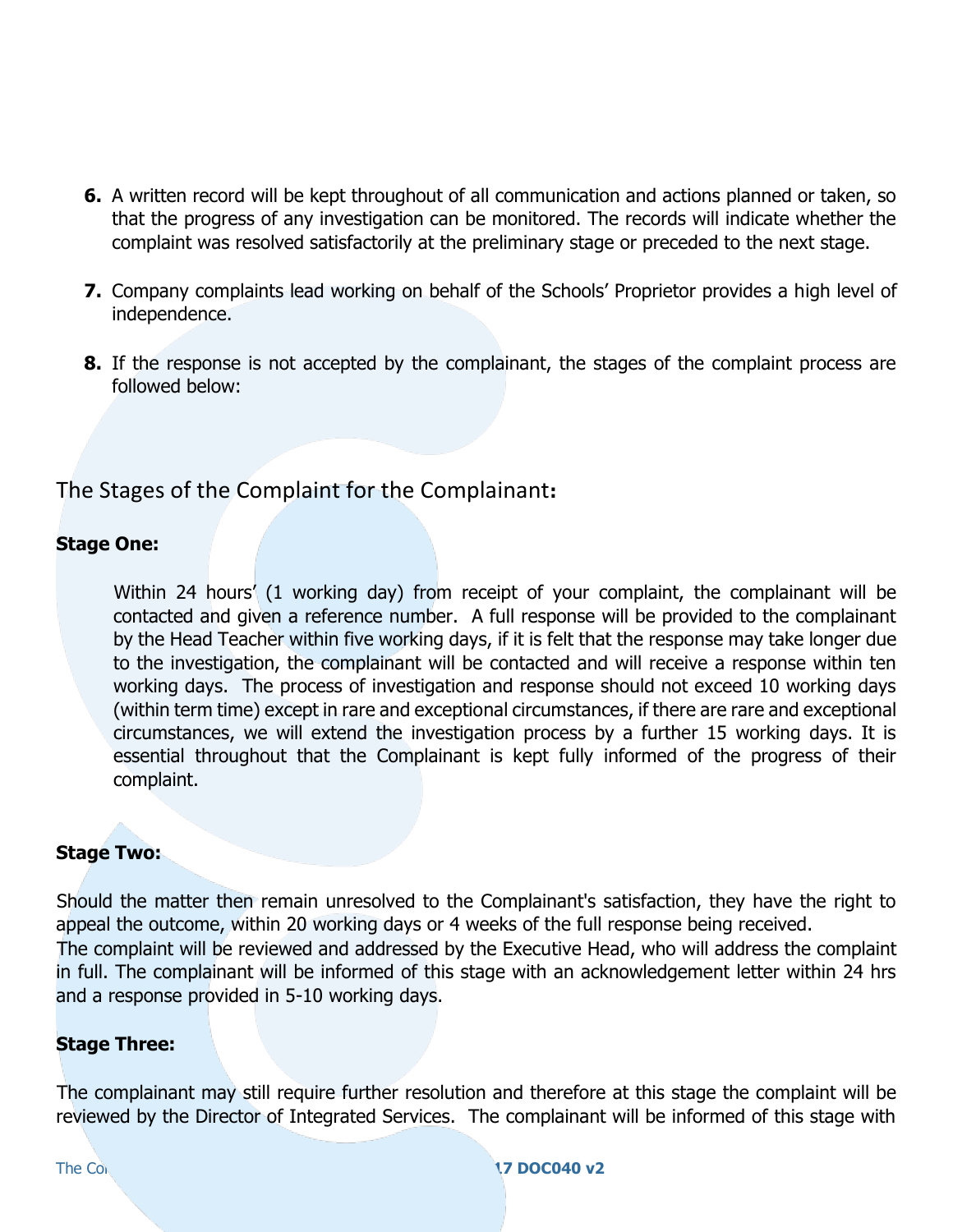an acknowledgement letter within 24hrs and a full response provided to the complainant in 10 working days.

#### **Stage Four:**

If the complainant remains dissatisfied with the complaint response, the Schools Proprietor will review the complete process, the investigation and the responses to date and provide a resolution to the complainant. This may involve holding a meeting with the complainant. The complainant will be informed of this stage with an acknowledgement letter within 24hrs and a response provided to the complainant within 10 working days.

#### **Stage Five:**

If the complainant remains dissatisfied and feels they have not had a satisfactory response, or their concerns have not been addressed or resolved fully, the complaint will be reviewed by a panel including School Governors and an independent representative. The school will ensure that, where there is a panel hearing of a complaint, one member is independent of the management and running of the school. The complainant will be informed of this stage with an acknowledgement letter within 24hrs, the letter will identify the date of the meeting to be held within 15 working days.

#### Confidentiality

Confidentiality is vital. All conversations and correspondence will be treated with discretion. Complainants have the right to know what use will be made of personal information and accordingly, personal information will only be shared between staff on a 'need to know' basis. All complaint correspondence will be kept confidentially in the Head Teacher's office and the company complaints lead will keep all complaints in a locked cupboard and on a central database with access only rights for complaints lead and Schools Proprietor.

(The exception to this is the requirement of the school to provide parents and other interested parties with information about the number of complaints registered under the formal procedure during the preceding year, and to inspectors conducting inspections under section 162A of the education act 2002, as amended by schedule 8 of the education act 2005, or to the Secretary of State, should they ask for such records.)

#### Equal access, accompaniment and representation

Steps will be taken to ensure that any individual has the opportunity to raise their concerns or submit a complaint. **This includes the right to be accompanied or represented by a friend or relative**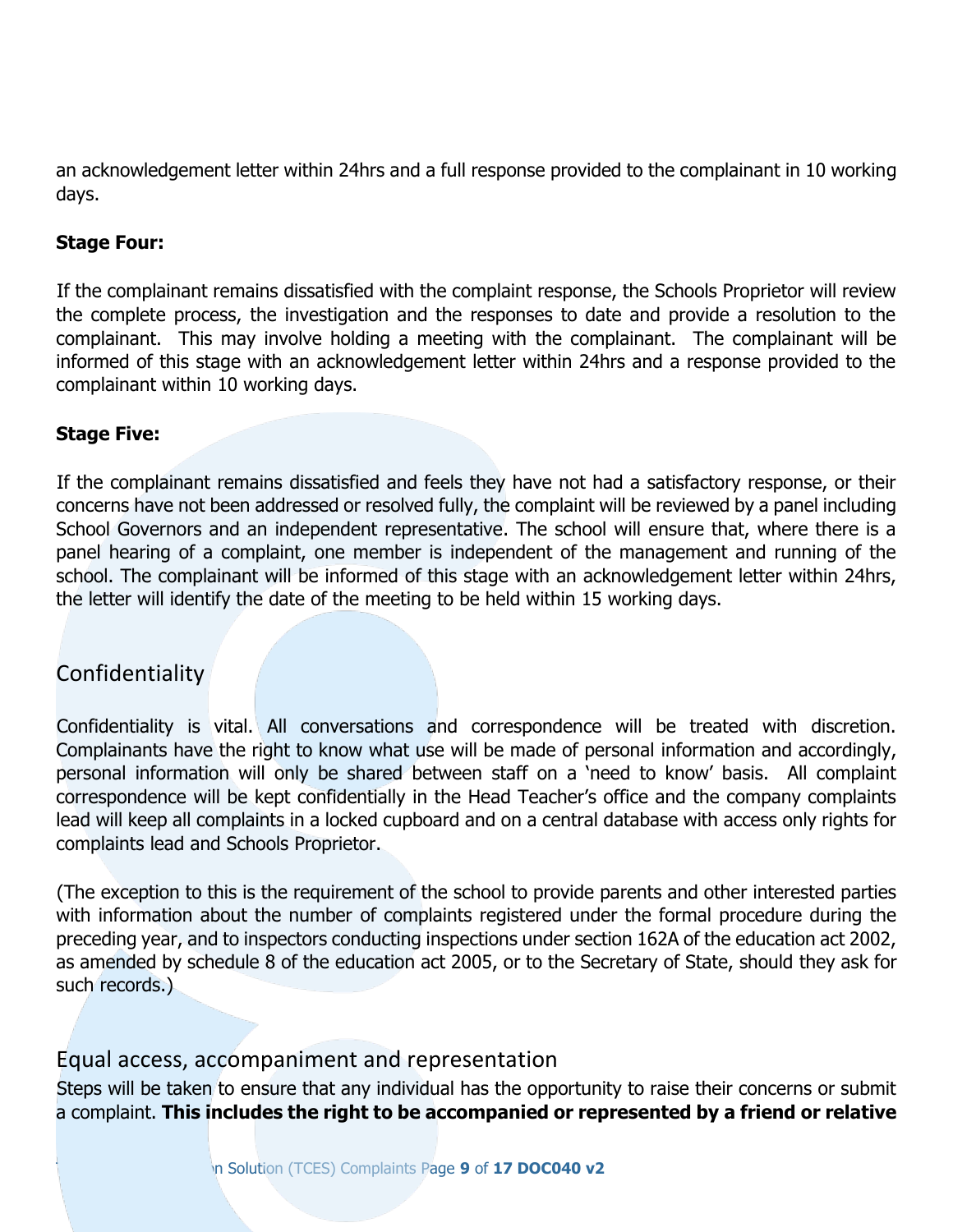at discussions /or to submit complaints which have been written by another individual on their behalf. Should any meeting need to be held where any parties would have difficulties in terms of access, the head teacher and company complaints lead will assist with providing an appropriate venue.

It is an expectation that equal respect will be granted to each person involved within the process and that differences between people will be respected and understood.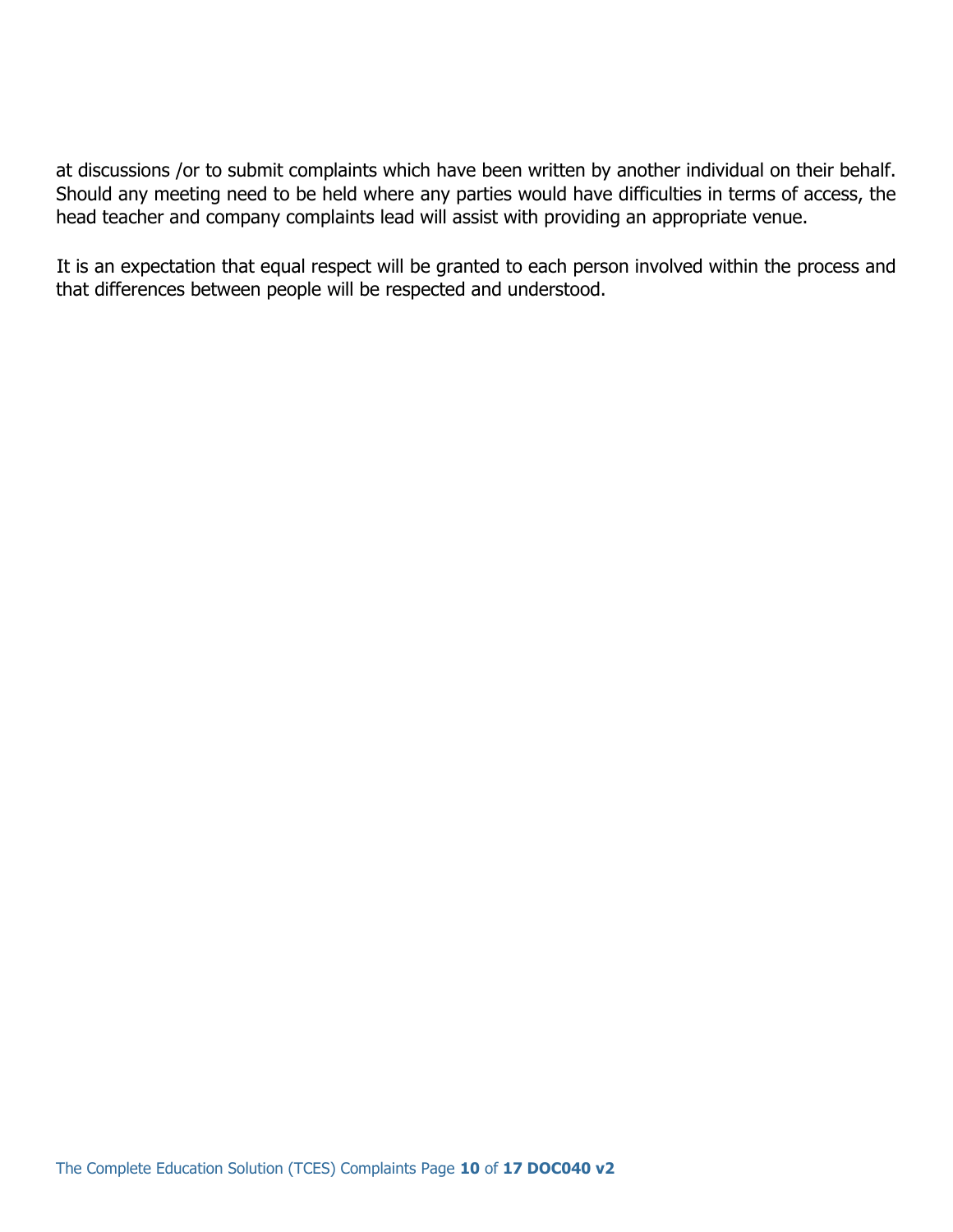#### Time between stages

Although each of the stages within the procedure should occur consecutively, it is not necessary for each stage to immediately follow the last. Complainants may need some time to decide whether they wish to pursue the matter any further.

After each stage, the complainant and the individual who is dealing with their complaint at that time will agree an appropriate time scale within which the next stage should be accessed, if at all. If the complaint is not submitted to the next stage within this agreed time scale it will be considered as closed.

#### Changes to time scales and deadlines

In general, the time scales and deadlines contained within this policy will be adhered to. However, in certain circumstances it may be inappropriate or impossible to guarantee that this is possible. Where a complaint leads to criminal proceedings this will always be the case.

If and when it becomes necessary to alter the time scales and deadlines set out within this policy, the complainant will be told and given an explanation as to why this has been the case.

#### Appeals

If at any stage, as the result of a complaint, a decision or course of action is taken with regards to an individual (apart from the complainant) which they feel is ungrounded, unjustified or incorrect they have the right to appeal. The School's complaints procedure will facilitate this.

#### Summary

This policy sets out the procedures which the school and TCES Group will follow whenever it receives a complaint. A summary of the various stages is given below:

#### **Primary Responsibility:**

- Informal discussion and resolution Informal Stage **School Staff**
- Complaint made followed by investigation by Head Teacher **Head Teacher**
- Complaint not resolved following the schools response- **Executive Head – Safeguarding Lead**
- Complaint remains unresolved **- Company Complaints Lead**  Complaint remains unresolved **- Schools Proprietor**
- Complaint response unsatisfactory **Governors.**

#### **Complaints not in scope of the procedure**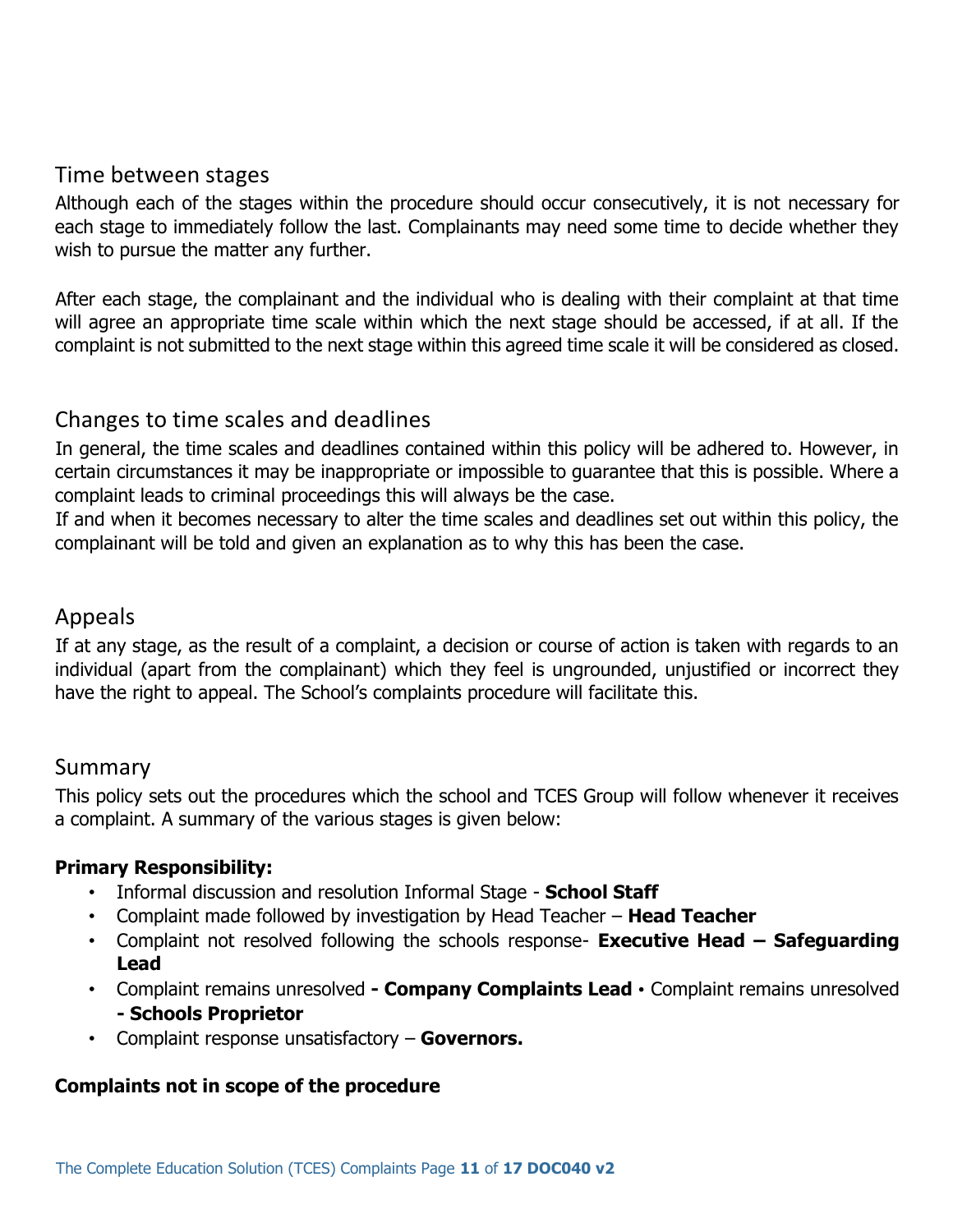This complaints procedure covers all complaints about any provision of facilities or services that a school provides with the **exceptions** listed below, for which there are separate (statutory) procedures.

#### **Who to contact**

#### Exceptions

- Admissions to schools Concerns in relation to admissions, assessments and school
- Statutory assessments of Special reorganisation should be raised direct with Local Authorities Educational Needs (SEN) (L.A).
- School re-organisation proposals
- Matters likely to require a child In relation to child protection the TCES Group Safeguarding protection investigation process and procedure will be followed.
- Exclusion of children from school Information about raising concerns about exclusion can be found at: www.gov.uk/school-discipline-exclusions/exclusions.
- Whistleblowing See TCES Group whistleblowing policy and procedure for employees and voluntary staff. The DfE is also a prescribed

body for whistleblowing in education.

- Staff grievances and disciplinar These matters will invoke the TCES Group grievance procedures procedures. Complainants will not be informed of the outcome of any investigation.
- Complaints about services Providers should have their own complaints procedure to deal provided by other providers who with complaints about service. They should be contacted may use school premises direct.

#### **Issues related to child protection, criminal investigations and employee grievances will be handled separately from this policy.**

This complaints policy is distinct from formal staff disciplinary proceedings and this should be made clear to all concerned. There may be occasions where a complaint gives rise to disciplinary procedures which put the complaints process on hold. If and when this occurs, the complainant should be informed. Any non-disciplinary aspects of the complaint should continue to be dealt with through the usual complaints procedures. If another policy is more appropriate than this complaints policy for any given situation then it should be used in preference to it.

Complaints Policy – Guidance and Sources

#### **Introduction**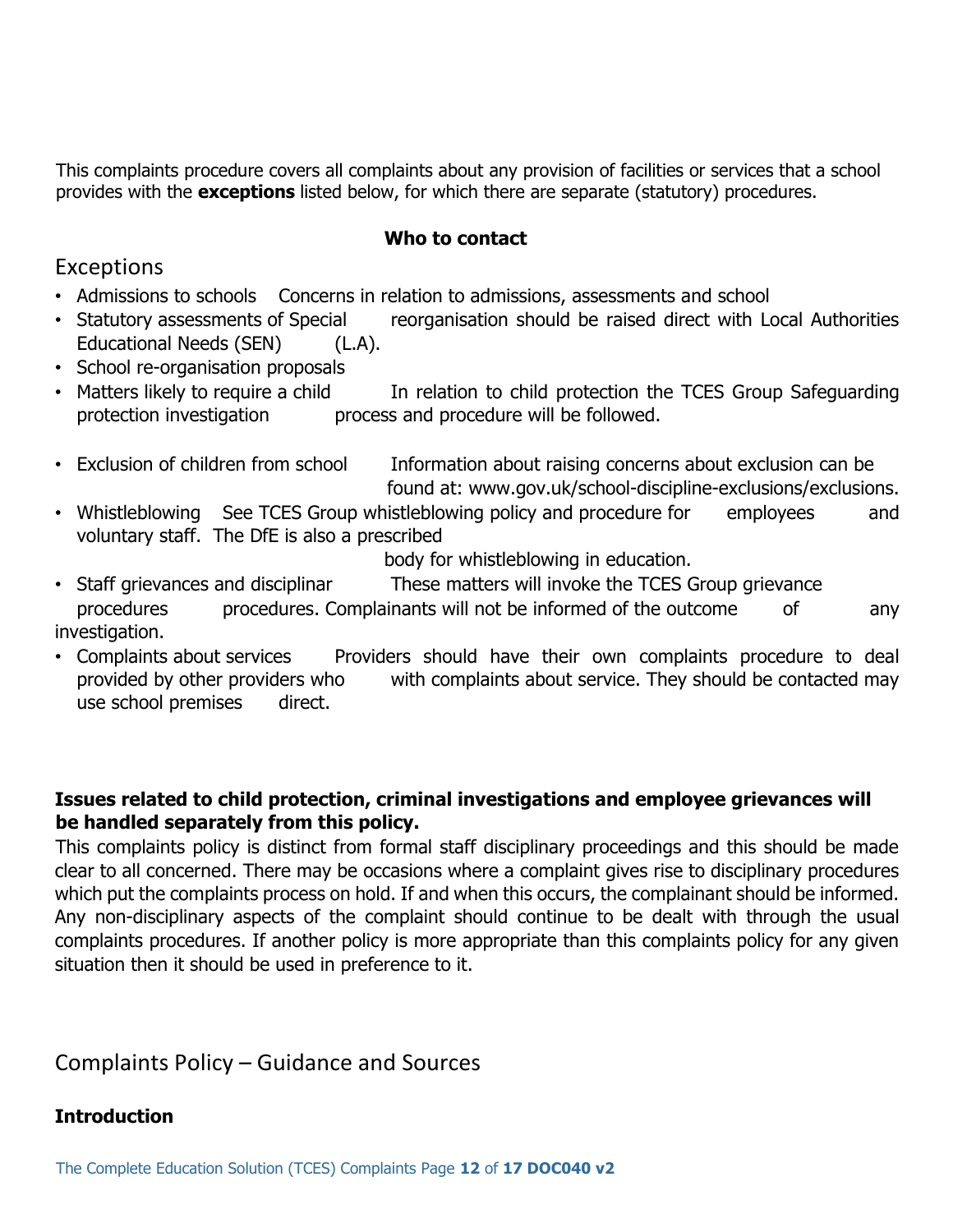#### **This policy has been developed after consulting:**

- The Education (Independent School Standards) (England) Regulations 2003 Standard 7(a I)
- DfE School Complaints Procedure Guidance;
- The best practice of County Councils;
- 'Running a Complaints System' (The Local Government Ombudsman);
- Advisory Centre for Education; DfE School Government Team 2

#### **The key principles of the policy - Legal context**

From September 2003, under Section 29 of the Education Act 2002, it is stated that schools must have in place a procedure to deal with complaints.

Web link:<http://www.legislation.hmso.gov.uk/acts/acts2002/20032>

The School Standards and Framework Act 1998 provides an additional function to establish and publish procedures for dealing with complaints relating to the school, other than those covered by legislation and formal procedures elsewhere.

Web link:<http://www.opsi.gov.uk/ACTS/acts1998/1998031.htm>

The Independent School Standard - In accordance with paragraph 32(1) (b) of Schedule 1 to the Education (Independent School Standards) Regulations (2014),

#### **The policy should be read in conjunction with the following TCES Group policies:**

- TCES GROUP' Safeguarding policy (currently individual by school)
- TCES GROUP' Positive Behaviour Support and Promoting Good Behaviour Policy
- TCES' Group Diversity and Equal Opportunities policy
- TCES GROUP' e-Safety/Acceptable Use/ICT policy
- TCES Group Whistleblowing Policy

#### Malicious and Vexatious Complaints Policy and Procedure

#### **Overview**

TCES Group is committed to dealing with all stakeholders fairly, ensuring we provide high quality services, and a clear, and timely response when they contact us. The TCES Group Complaints Policy & Procedure is enforced to ensure that this is the case.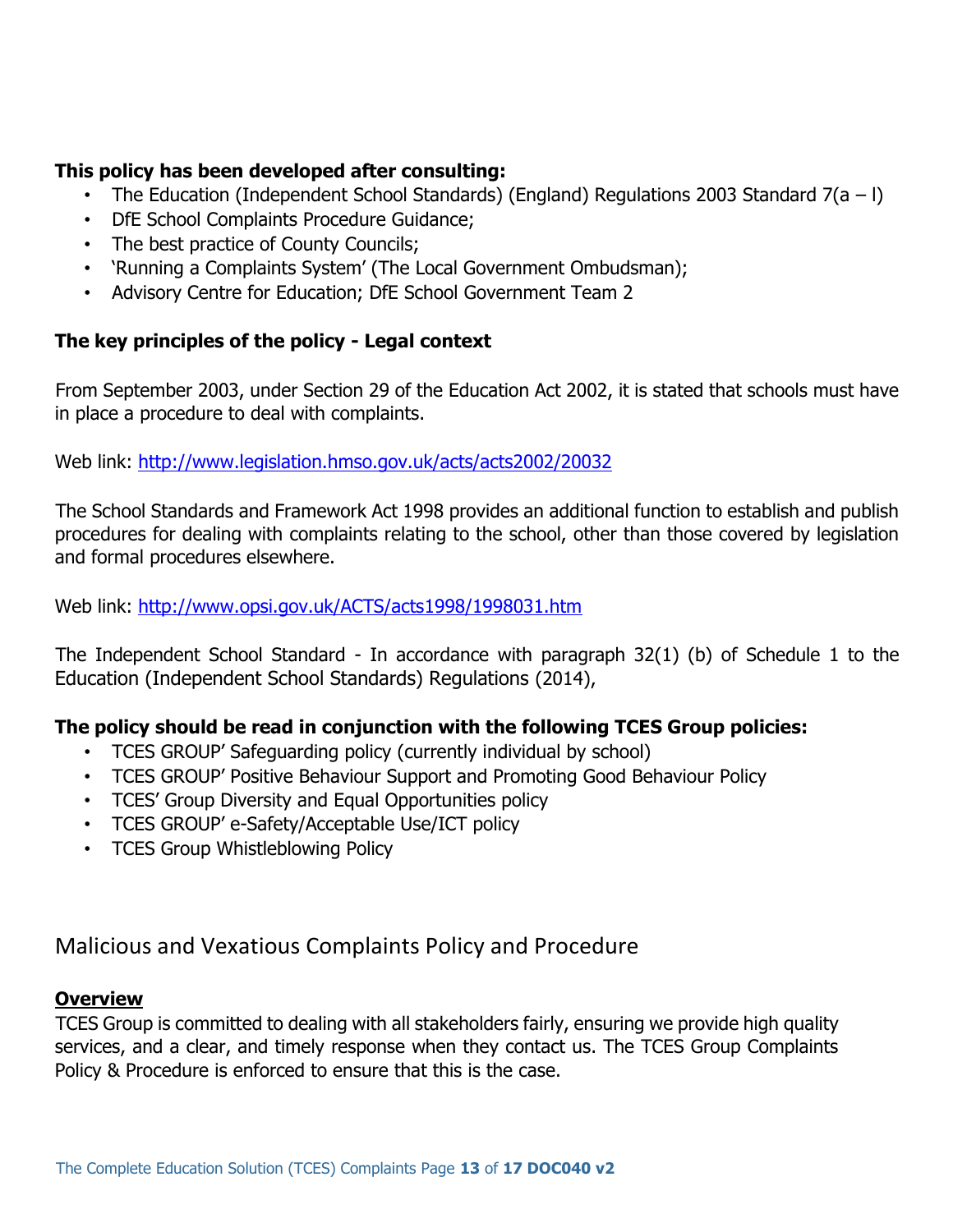However, in certain cases people may pursue their complaints in a way that is unreasonable. They may behave unacceptably or be unreasonably persistent in their contacts and submission of information. This can impede investigating their complaint (or complaints by others) or otherwise disproportionately impact on the operational capacity of the school. These actions can occur either while their complaint is being investigated, or when the complaint investigation is finished.

#### **Values & Principles**

TCES Group is committed to responding with patience and sympathy to the needs of all our stakeholders, including when they have a complaint.

In order to distinguish between complainants who, make a number of complaints with good cause, because they really think things have gone wrong, and those who are unreasonably complaining without sufficient cause; the school will:

consider each complaint on its own terms, and decide whether it is genuine or malicious and/or vexatious evaluate each written or spoken submission

ensure that, if someone has made malicious and/or vexatious complaints in the past, it is not assumed that any subsequent complaint from them also falls into this category

TCES Group cannot commit significant time responding to unreasonable complainant behaviour but will try to avoid inflaming any already difficult situation. TCES Group will exercise judgement on the best way of handling each case.

#### **Aim**

This Policy & Procedure outlines how TCES Group aims to ensure a proportionate approach when responding to complaints and complainant behaviour. It supports staff (including volunteers and associates) to understand clearly what is expected of them, what options for action are available, and who can authorise these actions.

#### **Scope**

This Policy & Procedure covers unreasonable complainant behaviour, which may include one or two isolated incidents, as well as unreasonably persistent behaviour, which is usually a build-up of incidents or behaviour over a longer period.

#### **How do we identify which complaints are malicious and/or vexatious?**

For the purpose of this policy, malicious and/or vexatious complaints are those which, because of the nature or frequency of the complainant's contacts, impede the school's consideration of their or other people's complaints or otherwise disproportionately impact on the operational capacity of the school.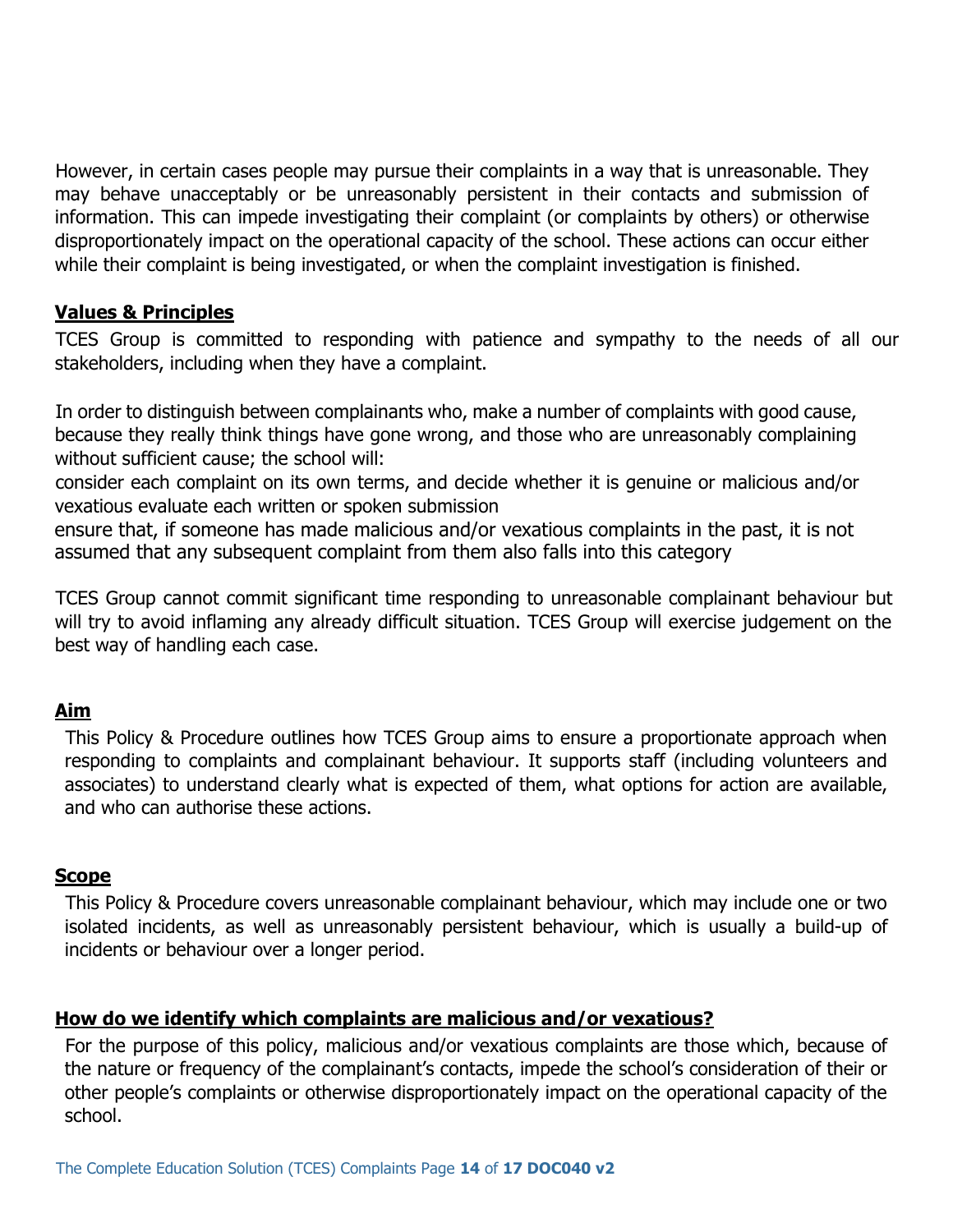Single incidents may be unacceptable in themselves, but more often the difficulty is caused by unreasonably persistent behaviour that is time consuming to manage and interferes with proper consideration of the complaint.

The following are examples of some of the actions and behaviours which TCES Group considers malicious and/or vexatious (this list is not exhaustive):

- Refusing to specify the grounds of a complaint, despite offers of help.
- Refusing to cooperate with the complaints investigation process.
- Refusing to accept that certain issues are not within the scope of a complaints procedure.
- Insisting on the complaint being dealt with in ways which are incompatible with the adopted complaints procedure.
- Making unjustified complaints about staff who are trying to deal with the issues, and/or seeking to have them replaced.
- Systematically harassing or bullying staff.
- Changing the basis of the complaint as the investigation proceeds.
- Denying or changing statements he or she made at an earlier stage.
- Introducing trivial or irrelevant new information at a later stage.
- Raising many detailed but unimportant questions, and insisting they are all answered.
- Submitting falsified documents from themselves or others.
- Several complainants pursuing parallel complaints on the same issue or one complainant pursuing parallel complaints on the same issue with various multi-agencies
- Making excessive demands on staff time and resources with lengthy phone calls, emails to numerous staff or detailed letters every few days; and expecting immediate responses.
- Submitting repeat complaints with minor additions / variations which the complainant insists make these 'new' complaints.
- Refusing to accept the decision; repeatedly arguing points with no new evidence.

#### **Responsibilities**

**The Head Teacher** has ultimate responsibility for the implementation of the provisions of this policy; they are responsible for the management of the school and for ensuring that the appropriate mechanisms are in place to support an open, fair and proportionate response to complainants. **The Schools' Proprietor** will consider and approve the option for action to be taken for malicious and/or vexatious complaints.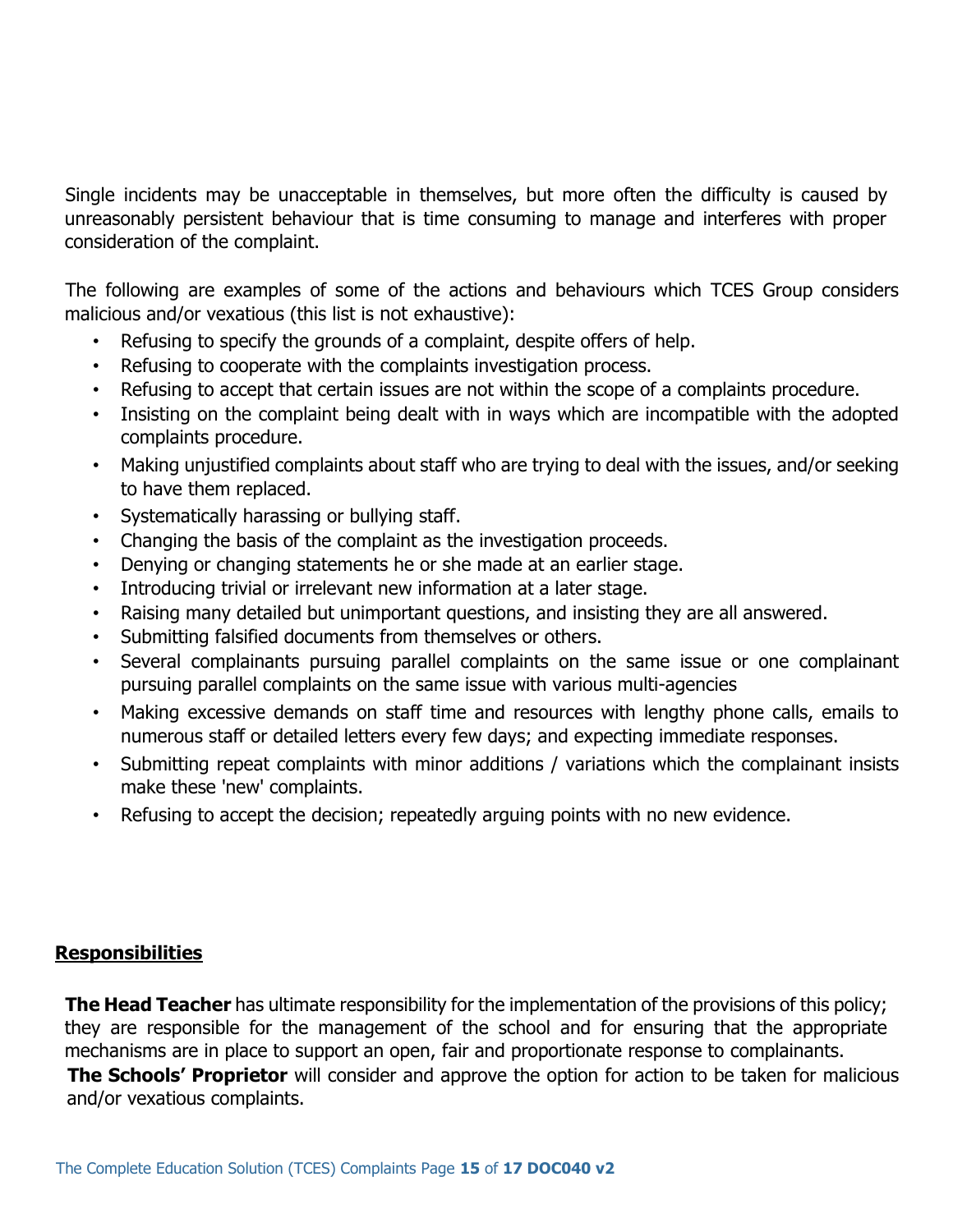**The Senior Leadership Team** will manage the operational implementation of this policy & procedure, advising the Schools' Proprietor of their findings and suggesting an appropriate course of action; external advice will be sought as necessary

All Staff (including volunteers and associates) have a responsibility to ensure that complaints relating to TCES Group are handled appropriately; complaints received, whether written or spoken, should be escalated to a line manager in the first instance.

#### **Monitoring & Review**

Complaints will be centrally monitored and summary information will be permanently retained / archived.

This Policy & Procedure will be reviewed annually to ensure it remains fit for purpose and compliant with current legislation and best practice.

#### **PROCEDURE**

#### **Policy Implementation**

Considerations Prior to Taking Action under the Policy

Prior to taking action under this policy the Senior Leadership Team (SLT) must conduct a thorough review of the complaint and be satisfied that: • the complaint is being or has been investigated properly

- any decision reached on it, is the right one
- communications with the complainant have been adequate based on the Values and Principles quoted, and
- the complainant is not now providing any significant new information that might affect the school's view on the complaint.

#### Designating a Complaint as Malicious and/or Vexatious

The SLT will decide when a complaint is to be designated as 'malicious and/or vexatious'. They will base this decision on whether the nature and/or frequency of the complainant's contacts, is impeding the school's consideration of their or other people's complaints, or otherwise disproportionately impacting on the operational capacity of the school.

#### Options for Action

Where the complaint has been designated as malicious and/or vexatious, the SLT will suggest appropriate options for action to Schools' Proprietor and external advice will be sought as necessary.